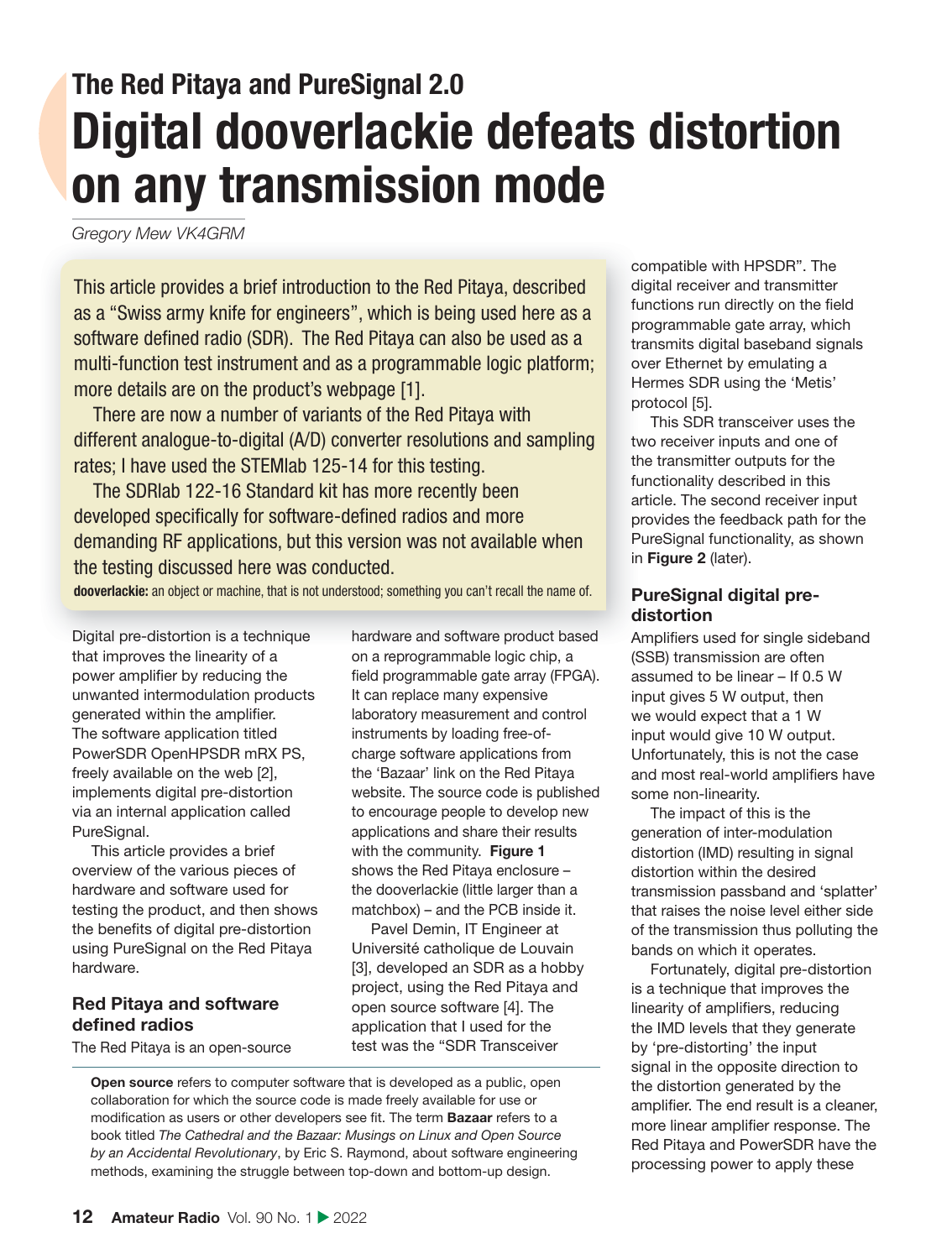

*Figure 1. The photo at left shows the Red Pitaya with a matchbox for size comparison. The unit measures 100 x 70 x 24 mm. The photo at right shows the printed circuit board (PCB). The large chip in the middle of the PCB is the FPGA.*

corrections in real time. Dr Warren C. Pratt, NR0V, developed the technique and presented it at the German Friedrichshafen HamFest in 2014 [6].

This digital pre-distortion is applied as a separate routine in the PowerSDR OpenHPSDR mRX PS software. The "PS" at the end of the application's name identifies that PureSignal is included in the application.

#### **Test Configuration and results**

All tests were conducted using the PowerSDR OpenHPSDR mRX PS v3.4.9 (released 21 March 2018) software with PureSignal Version 2.0. Pavel's software loaded onto the Red Pitaya was red-pitayaalpine-3.12-armv7-20200628.

All tests were conducted using the TUN (tune) button for single tones and the built in Two-Tone

Test from PowerSDR OpenHPSDR mRX PS, *Setup > HPSDR Setup > Tests*. The Two-Tone Test uses the frequencies of 700 Hz and 1900 Hz (not harmonically related); the test levels are 6 dB down from the single-tone level so as not to exceed the peak voltage excursion limits of the amplifier.

A number of tests were conducted to establish baseline performance of the Red Pitaya



Figure 2. PureSignal test configuration block diagram (nominal signal level values are shown).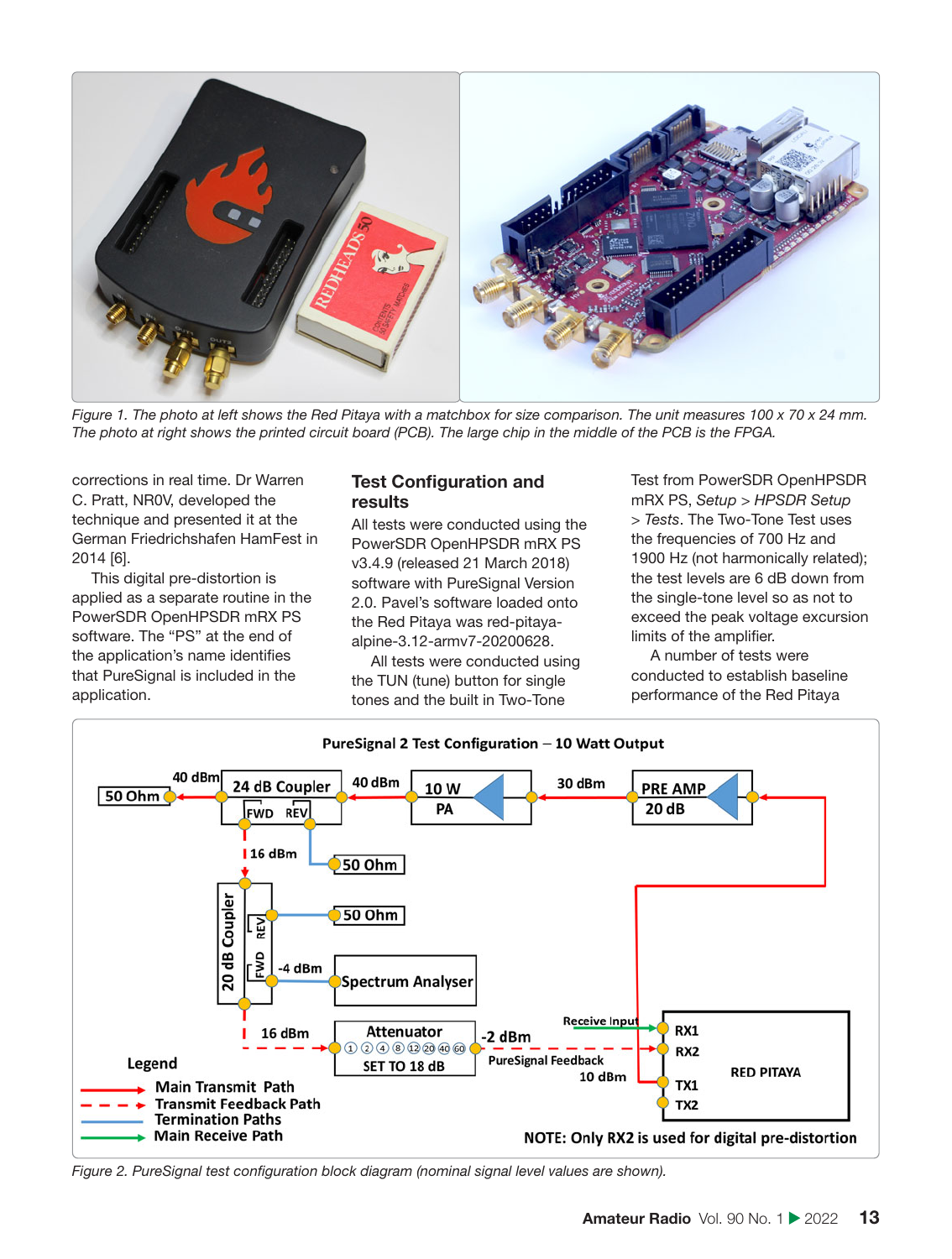

*Photo A. The hardware components of the test configuration, laid out more or less as per Figure 2.* 

and the 10 Watt amplifier, both with and without the application of PureSignal. The SDR's output frequency was set to a representative frequency for each band. The 10 W amplifier was sourced from QRP Labs [7] and built by me from a kitset. This amplifier was driven by a smaller 20 dB gain amplifier with  $a + 20$  dBm maximum output level to provide sufficient drive signal for the 10 W amplifier. The test configuration is shown in **Figure 2** (plus **Photo A**) and all tests were done into a 50 ohm dummy load.

Note that the single-tone levels are set to 16 dBm from the 24 dB coupler, equivalent to -4 dBm from the 20 dB coupler into the spectrum analyser. This corresponds to 10 W at the output of the linear amplifier.

The test results are shown in **Table 1**, where the IMD improvement is typically more than 30 dB for most of the HF bands and, in particular, over 40 dB for the 80, 40 and 30 metre bands. The single tone level shown in **Table 1** was used to establish a fixed power level for all tests. However, it is noted that on the 6-m band there is insufficient gain in the amplifiers to meet this level. Note that the IMD levels shown in **Table 1** are relative to the two-tone level and not the single-tone level.

**Figure 3** shows the IMD level on the 20-m band with PureSignal turned off, while **Figure 4** shows the level with PureSignal turned on. A delta marker  $<$ 3 $>$  in each figure compares the 3<sup>rd</sup> order IMD with the level of the two tones, which is referenced by <R3>. Similar results for the other bands are found, as shown in **Table 1**.

It can be seen in **Figure 2** that the feedback level provided to the Red Pitaya was set by an external step attenuator and it was found that this attenuation level stayed fixed at 18 dB, except for the 6-m band where the actual output level

| <b>Band</b>     | Frequency<br>(MHz) | Single Tone<br>(dBm) | 3rd Order<br>$IMD$ ( $dB$ )<br>PS OFF | 3rd Order<br>$IMD$ ( $dB$ )<br>PS ON | PS IMD<br>Improvement<br>(dB) | Variable<br>Attenuation<br>(dB) |
|-----------------|--------------------|----------------------|---------------------------------------|--------------------------------------|-------------------------------|---------------------------------|
| 160m            | 1.840              | $-3.99$              | $-24.1$                               | $-58.1$                              | 34.0                          | 18                              |
| 80 <sub>m</sub> | 3.549              | $-4.14$              | $-24.4$                               | $-67.6$                              | 43.2                          | 18                              |
| 40 <sub>m</sub> | 7.100              | $-3.99$              | $-26.7$                               | $-74.5$                              | 47.8                          | 18                              |
| 30 <sub>m</sub> | 10.120             | $-4.01$              | $-25.0$                               | $-74.5$                              | 49.5                          | 18                              |
| 20 <sub>m</sub> | 14.100             | $-4.00$              | $-22.6$                               | $-58.9$                              | 36.3                          | 18                              |
| 17 <sub>m</sub> | 18.100             | $-3.98$              | $-22.1$                               | $-55.4$                              | 33.3                          | 18                              |
| 15 <sub>m</sub> | 21.100             | $-4.00$              | $-22.0$                               | $-53.5$                              | 31.5                          | 18                              |
| 12m             | 24.894             | $-4.03$              | $-22.4$                               | $-52.7$                              | 30.3                          | 18                              |
| 10 <sub>m</sub> | 28.100             | $-4.03$              | $-22.4$                               | $-51.4$                              | 29.0                          | 18                              |
| 6m              | 50.100             | $-4.71$              | $-18.3$                               | $-38.6$                              | 20.3                          | 16                              |

*Table 1. Results of two-tone IMD test at 10 W output.*